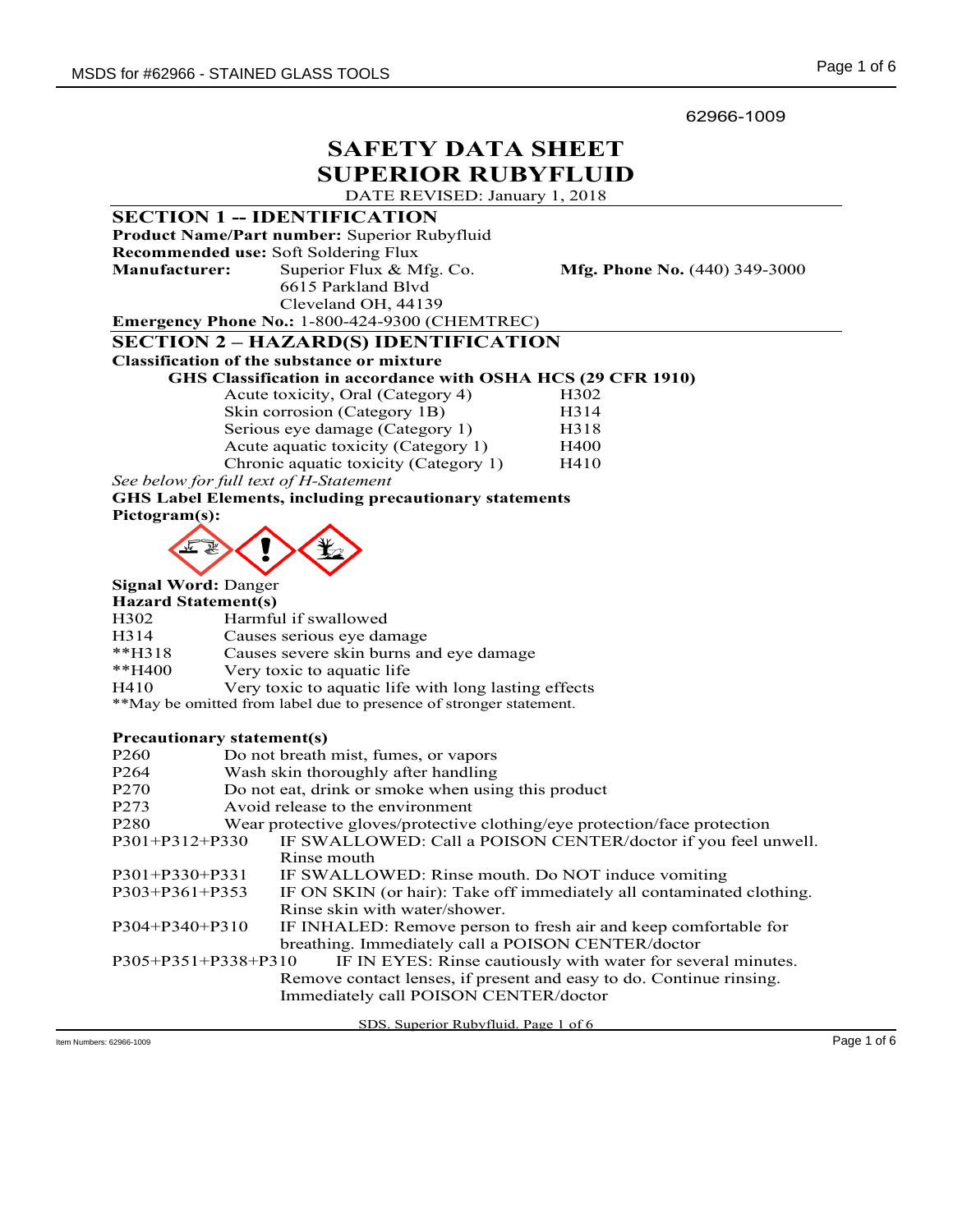| P363             | Wash contaminated clothing before reuse.                                 |
|------------------|--------------------------------------------------------------------------|
| P391             | Collect spillage                                                         |
| P <sub>405</sub> | Store locked up                                                          |
| P <sub>501</sub> | Dispose of contents and/or container to an approved waste disposal plant |

Hazards not otherwise classified or not covered by GHS: None

| <b>SECTION 3 – COMPOSITION INFORMATION</b> |                   |               |  |  |
|--------------------------------------------|-------------------|---------------|--|--|
| <b>Components</b>                          | <b>CAS Number</b> | $\frac{6}{9}$ |  |  |
| Zinc Chloride                              | 7646-85-7         | 30-45         |  |  |

## SECTION 4 – FIRST AID MEASURES

Description of first aid measures

General advice: Consult a physician. Show this safety data sheet to the doctor in attendance. Move out of dangerous area.

Inhalation: If breathed in, move to fresh air. If not breathing, give artificial respiration. Consult a physician.

- Eyes: Rinse thoroughly with plenty of water for at least 15 minutes and consult a physician. Continue rinsing eyes during transport to hospital. Skin: Wash off with soap and plenty of water. Consult a physician.
- Ingestion: Do NOT induce vomiting. Never give anything by mouth to an unconscious person. Rinse mouth with water. Consult a physician.

Most Important Symptoms and effects, both acute and delayed

The most important known symptoms and effects are described in section 2 (labeling)

### SECTION 5 – FIREFIGHTING MEASURES

Flash Point: NA Flammable Limits: NA Extinguishing Media: Dry chemical,  $CO<sub>2</sub>$  foam Auto Ignition Temperature: None Special Fire Fighting Procedures: Normal cautions when dealing with chemicals. Unusual Fire and Explosion Hazards: Will release small amounts of HCl upon decomposition

## SECTION 6 - ACCIDENTAL RELEASE MEASURES

Personal Precautions and Equipment and emergency procedures: Use personal protective equipment. Avoid breathing vapors, mist or gas. Ensure adequate ventilation. Remove all sources of ignition. Evacuate personnel to safe areas. See section 8 for personal protection.

Environmental Precautions: Prevent further leakage or spillage if safe to do so. Do not let product enter drains.

In Case Material is spilled: First neutralize with soda ash or sodium bicarbonate, dilute with water and dispose of in accordance with EPA regulations.

### SECTION 7 - HANDLING AND STORAGE

Precautions for safe handling: Avoid contact with skin and eyes. For full precaution statements see Section 2

SDS. Superior Rubyfluid. Page 2 of 6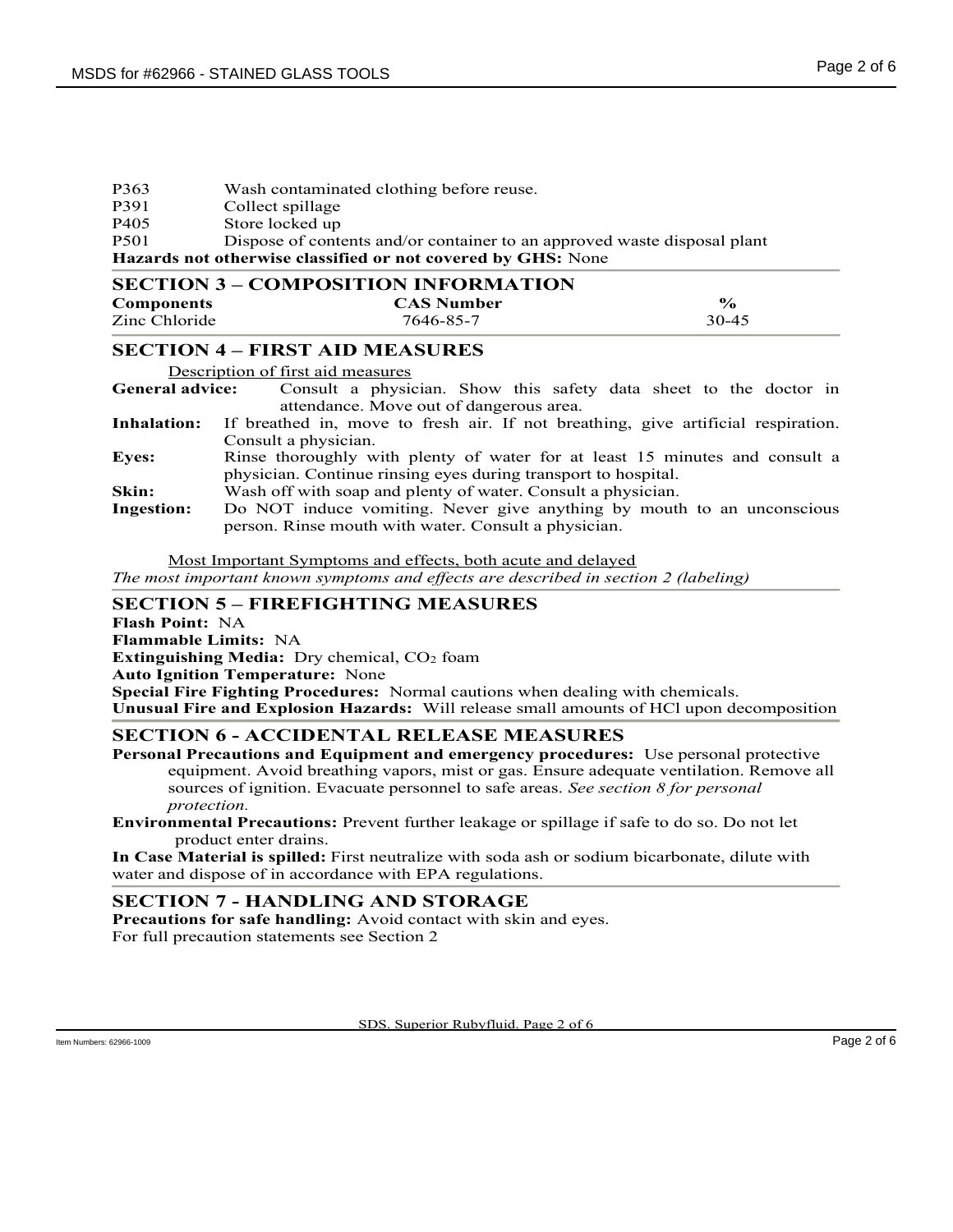Storage Requirements: Keep container tightly closed in a dry and well-ventilated place. Containers which are opened must be carefully resealed and kept upright to prevent leakage.

#### SECTION 8 – EXPOSURE CONTROLS / PERSONAL PROTECTION CONTROL PARAMETERS

**OSHA Permissible Exposure Limit (PEL):** 2.5 mg/m<sup>3</sup> ACGIH Threshold Limit Value (TLV):  $2.5 \text{ mg/m}^3$ 

Engineering Controls: Use local exhaust ventilation to maintain air concentrations of vapors and fumes below occupational exposure standards.

Special Engineering Control Needs: NA

- Respiratory Protection: Where risk assessment shows air-purifying respirators are appropriate, use a full-face respirator with multi-purpose combination (USA) or ABEK (EN 14387) respirator cartridges as a backup to engineering controls. If the respirator is the sole means of protection, use a full-face supplied air respirator. Use respirators and components tested an approved under appropriate government standards such as NIOSH (USA) or CEN (EU).
- Protective Gloves: Handle with gloves. (Nitrile Rubber recommended) Gloves must be inspected prior to use. Use proper glove removal techniques (without touching glove's outer surface) to avoid skin contact with this product. Dispose of contaminated gloves after use in accordance with applicable laws and good lab practices. Wash and dry hands after handling.
- Eye Protection: Use tightly fitting safety goggles. Use equipment for eye protection tested and approved under appropriate government standards such as NIOSH (USA) or EN 166 (EU)
- Body Protection: Complete suit protecting against chemical, flame retardant antistatic protective clothing. The type of protective equipment must be selected according to the concentration and amount of the dangerous substance at the specific workplace

If used in solution, or mixed with other substances, and under conditions which differ from EN 374, contact the supplier of the CE approved gloves. This recommendation is advisory only and must be evaluated by an industrial hygienist and safety officer familiar with the specific situation of anticipated use by our customers. It should not be construed as offering an approval for any specific use scenario.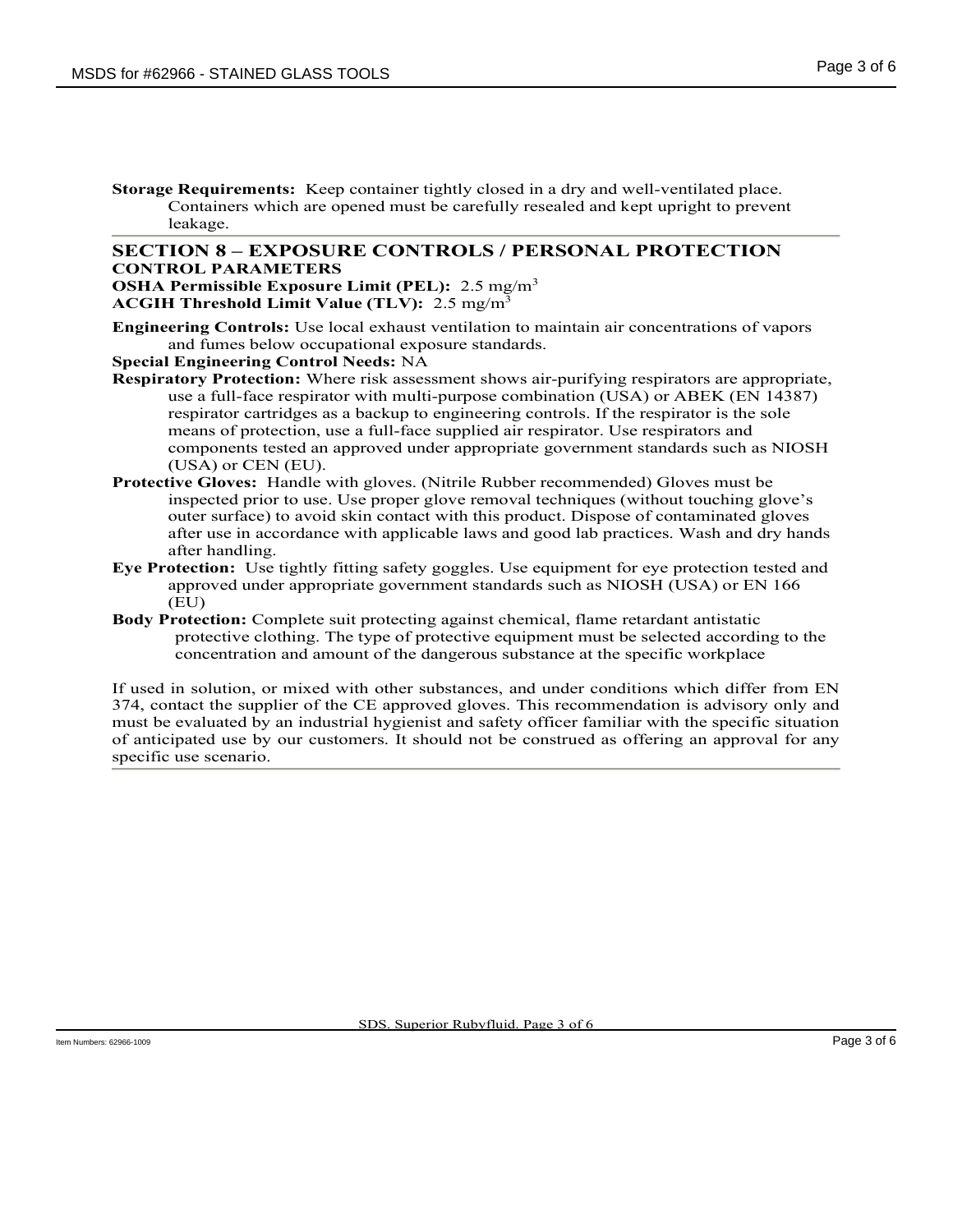## SECTION 9 - PHYSICAL AND CHEMICAL CHARACTERISTICS

| Appearance                                    | Red liquid                                    |
|-----------------------------------------------|-----------------------------------------------|
| Odor                                          | None                                          |
| <b>Odor threshold</b>                         | No data available                             |
| рH                                            | 4.00-5.00 @ 20-25 °C                          |
| <b>Melting point/Freezing point</b>           | $\rm < -1$ <sup>o</sup> C / 30 <sup>o</sup> F |
| Initial boiling point and boiling range       | $107^{\circ}$ C / 225 $^{\circ}$ F            |
| <b>Flash point</b>                            | No data available                             |
| Evaporation rate (Butyl Acetate = 1)          | $\leq 1$                                      |
| <b>Flammability (Solid, gas)</b>              | No data available                             |
| <b>Upper flammability or explosive limits</b> | No data available                             |
| Lower flammability or explosive limits        | No data available                             |
| Vapor pressure                                | No data available                             |
| Vapor density                                 | $\leq$ 18 mmHg @ 20°C                         |
| <b>Relative density</b>                       | 1.320 (Water = 1)                             |
| Solubility(ies)                               | Soluble in water                              |
| <b>Partition coefficient: n-octanol/water</b> | No data available                             |
| <b>Auto-ignition temperature</b>              | No data available                             |
| <b>Decomposition temperature</b>              | No data available                             |
| Viscositv                                     | No data available                             |

## SECTION 10 - STABILITY AND REACTIVITY

Reactivity: No data available Stability: Product is stable under recommended storage conditions Possibility of hazardous reactions: No data available Conditions to Avoid: Metals Incompatibility: Alkaline, strong oxidizers or reducers, cyanides or combustible materials Hazardous Decomposition Products HCl, zinc chloride, zinc oxide In the event of fire: See Section 5

### SECTION 11 - TOXICOLOGICAL INFORMATION

Likely Route(s) of Exposure: Inhalation, ingestion, skin and eye contact Symptoms (Immediate and Chronic) from

Acute Exposure No data available

Prolonged or Repeated Exposure No data available

Measure(s) of toxicity

No data available

Is this chemical listed in the National Toxicology Program (NTP) Report on Carcinogens? No data available

Is this chemical found to be a potential carcinogen in the International Agency for Research on Cancer (IARC) Monographs or by the Occupational Safety and Health Administration (OSHA) No data available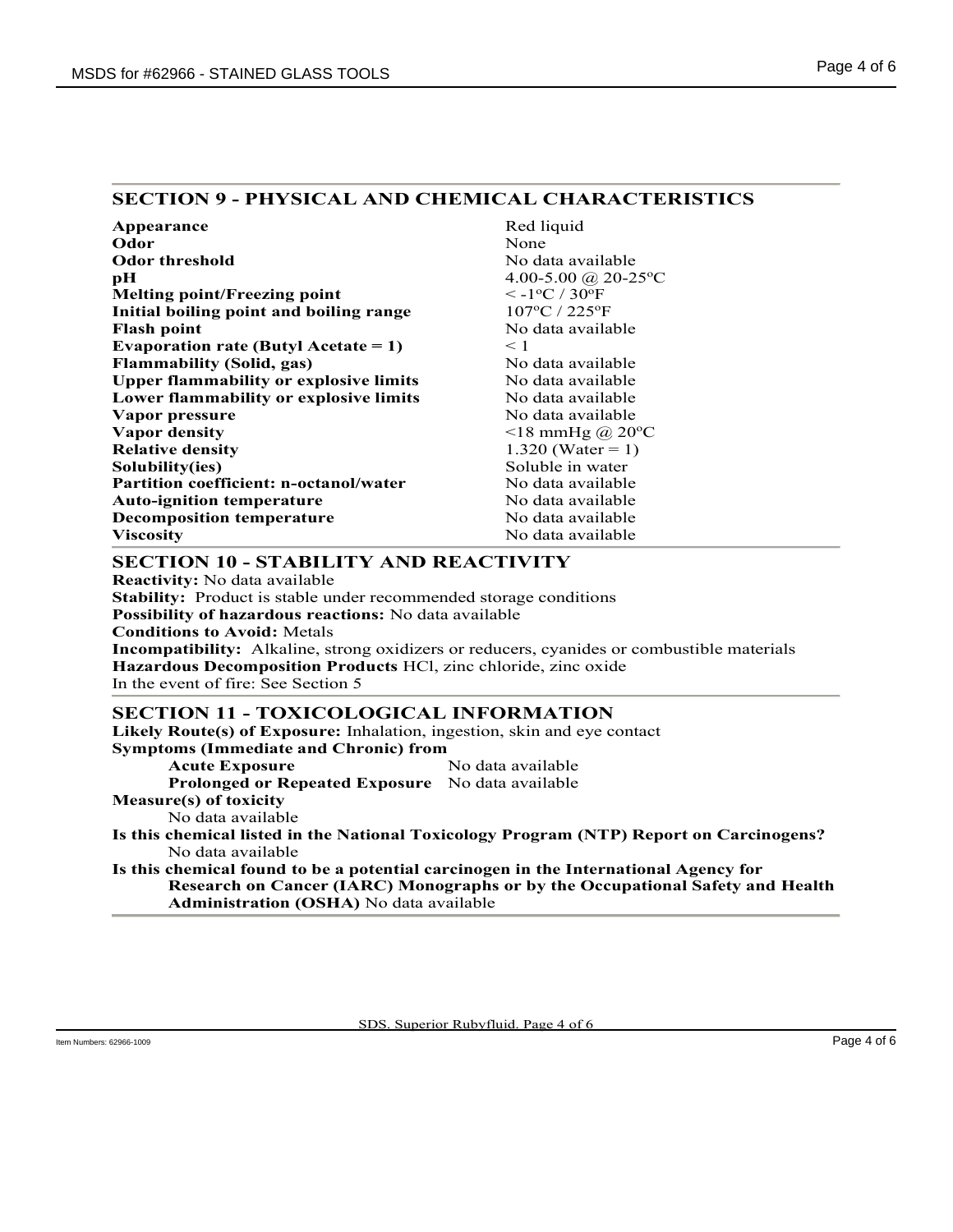## SECTION 12 - ECOLOGICAL INFORMATION

Toxicity No data available Persistence and degradability No data available Bioaccumulative potential No data available Mobility in soil No data available Other adverse effects **Hazard to ozone layer:** No data available

## SECTION 13 - DISPOSAL CONSIDERATIONS

Waste treatment methods Product Contact a licensed professional waste disposal service to dispose of this material. Contaminated packaging Dispose of as unused product.

### SECTION 14- TRANSPORTATION

D.O.T. (USA) Proper Shipping Name: Zinc Chloride Solution (Contains Zinc Chloride) Identification Number: UN1840 Hazard Class(es): 8 Packing Group: III Marine Pollutant? Yes

Ground USA: (1-gallon and smaller) Classified as ORM-D. Refer to USA CFR 49 Regulations. Recommended Shipper be trained and certified.

Ground Canada: (1-gallon and smaller) Classified as Consumer Commodity. Refer to TDG regulations (Canadian Transportation of Dangerous Goods regulations). Recommended Shipper be trained and certified.

## SECTION 15 - REGULATORY INFORMATION

| <b>SARA 302 Components</b> | No Chemicals in this material are subject to the reporting   |
|----------------------------|--------------------------------------------------------------|
|                            | requirement of SARA Title III, Section 302.                  |
| <b>SARA 313 Components</b> | This material does not contain any chemical components with  |
|                            | known CAS numbers that exceed the threshold (De Minimis)     |
|                            | reporting levels established by SARA Title III, Section 313. |
| <b>SARA 302 Components</b> | Fire Hazard, Acute Health Hazard, Chronic Health Hazard      |

#### California Prop. 65 Components

This product does not contain any chemicals known to State of California to cause cancer, birth defects, or any other reproductive harm.

# THIS PRODUCT IS ROHS 3 COMPLIANT

SDS. Superior Rubyfluid. Page 5 of 6